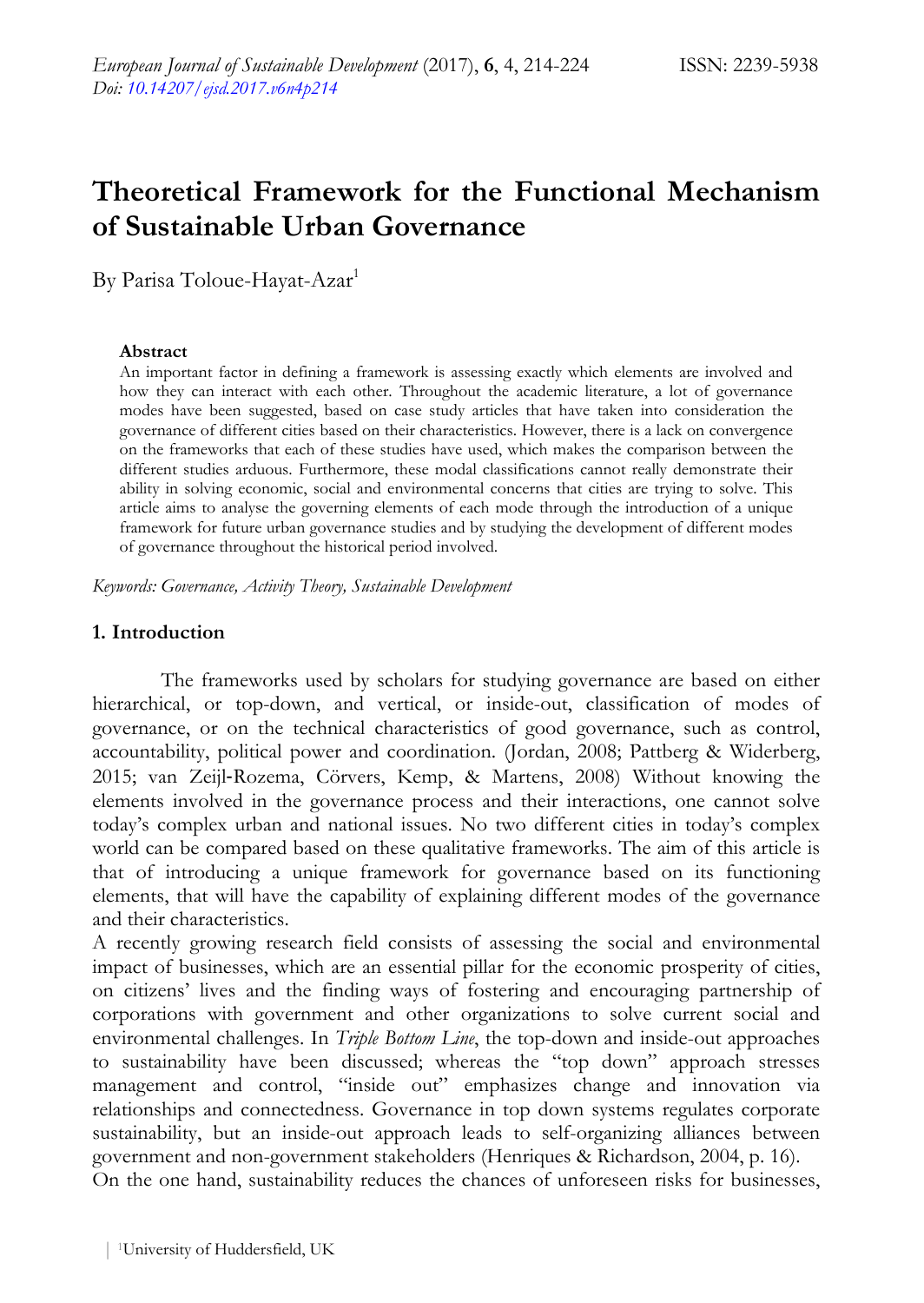and therefore, investors are willing to pay a premium for it. For businesses, the idea of engaging in Corporate Social Responsibility (CSR) activities in this context is a rational decision. This ultimate profit oriented rationality drives innovation and collaboration to solve the problems, and therefore promotes inside-out governance. On the other hand, there is also a moral side to CSR, whereby companies' actions are controlled by people's and government's expectations. Theories behind taking the voluntarily steps of CSR practice vary from issues of gaining legitimacy, concern for ethics, accountability to the market, and aspects of political economy.(Fernando & Lawrence, 2014, p. 152)(Bebbington, O'Dwyer, & Unerman, 2007, pp. 19-36) Studies have shown that these non-purely economic theories share the viewpoint of considering organizations as an important part of a wider social system. (Fernando & Lawrence, 2014, p. 167)

The question here is where do the inside-out or top-down modes stand in the governance puzzle, and what elements are required for governance and how they interact with each other? While seeking a holistic framework that can explain interactions of different governance elements, this paper explains development of different modes of governance throughout the history, with focusing on a theory that developed in late 19<sup>th</sup> century for behavioral study and then further developed up to now and is named Cultural Historical Activity theory. Different sections of this article will try to clarify where different governance tactics and elements, by comparing the governance modes against the related development-stage of Cultural Historical Activity theory.

#### **2. Mediator Artefacts**

Governance is a collaborative project, and studying collaborative projects started with Hegel and Marx's work on social philosophy. Later, using the same concept, the Russian psychologist Lev Vygotsky (1896–1934) studied the project as a unit of analysis in his Activity Theory. He introduced mediated action as a concept to explain the process that enabled development of human consciousness through interaction with artefacts. In this interaction, individuals are not passive participants, they learn and modify the activities while seeking a meaning for the worldly surroundings, hence triggering transformations of and creation of artefacts. Therefore, mediated artefacts could change over time, and contribute to a new social formation and human consciousness. (Yamagata-Lynch, 2010, p. 16) In Vygotsky's units of analysis, the mediated artifacts can be either tools, such as the existence of certain design or infrastructure that influences behaviour of others, or knowledge. (Blunden, 2014)



*Figure 1. Vygotsky's basic mediated action triangle (Yamagata-Lynch, 2010, p. 17)*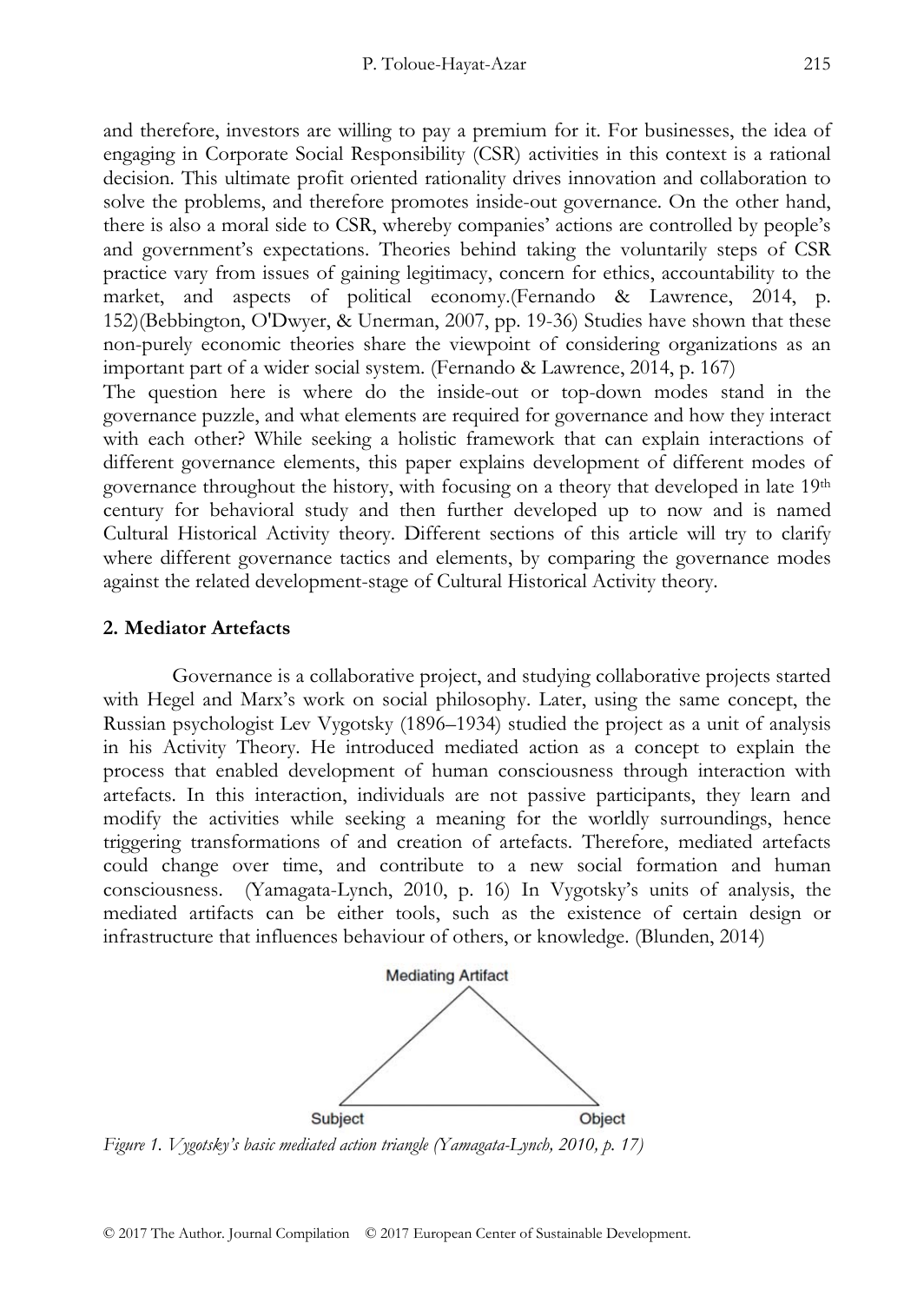During the process of top-down governance the state is in charge of devising the necessary and required mediating artefacts, and society are governed by people understanding exactly how they are supposed to utilize the mediating artefacts provided for them. In this system cultural institutions, such as churches or state schools, have the responsibility of maintaining cultural unity. In this system decision on providing tools and infrastructure for public and private sectors are something that not only reliant on available resources but also norms. (Committee, 2015) This type of governance is combination of group of decision makers and their selective choices. This type of urban governance has been named as Urban Regime where only a small selection of societal and political elites form a regime and only consult with senior figures from major knowledge institutions(Hendriks, 2014, p. 561). Because the ordinary citizens are being ignored in the process of decision making, this type of governance lacks social and political legitimacy. Although, this method of governance used to be productive, the trend of globalization that began in the 19<sup>th</sup> century made state's control on provision of knowledge and tools difficult.

# **3. Division of Labour**

A.N. Leontiev (1904–1979), a student of Vygotsky, who took the Activity Theory into a second phase, believed that meanings naturally exist within an activity and there is no need that they always be prescribed as a mediating artefacts within a society. Through his concept, the Vygotskian method of Activity Theory analysis does not adequately address cultural evolutions. According to Leontiev, tools can drive automated operations and assist setting goals; it is then personal or group goals that drive actions. These actions may vary from one to another, but they pursue the objective of an activity; for example, in the activity of hunting, actions may differ between chasing and hunting the animals. (Blunden, 2014) Leontiev sets a clear distinction between object-oriented activity and goal-directed actions, and sees goal-directed actions as a step that subjects take in the process of participating in an object-oriented activity (Yamagata-Lynch, 2010, p. 17-21).

Based on Leontiev's theory, all these goals and the tools created to achieve them would rationally follow the ultimate objective of the activity: in another words, society can be governed from by inside-out mode. In the pursuit of individual goals and motives, the era of neo-liberalism carried the promise of bringing about opportunities for businesses and individual people to follow dreams without obligation to follow strict gridlines. The idea of neoliberalism started in 1938, although it was put into fuller practice since the 1970s. The influence of businesses on governance, however, has a much longer history than neoliberalism. This private sector influence first started the with philanthropic support by businesses of government projects; this led the way for further interactions between the private and public sector that gradually has increased over the last 200 years (Seitanidi & Ryan, 2007, p. 249).

 When the neo-liberalism era began, its principles were based on making profit and giving people choice on what commodities to buy or sell. This type of governance does not directly control people and provides them with an opportunity to choose, and therefore, govern the system from inside-out. In a market-like governance, which in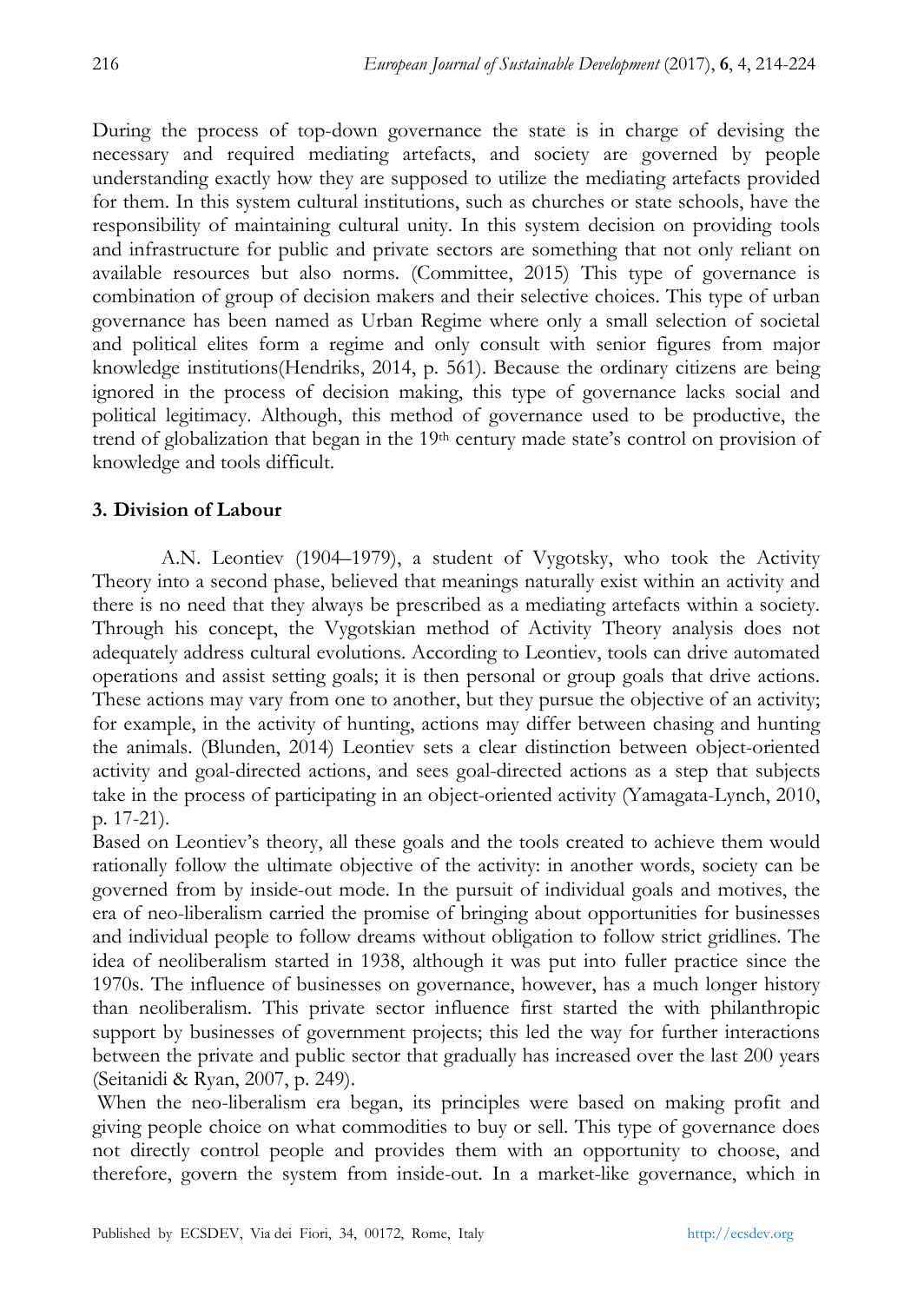urban governance has been also been referred to as the Urban Market, the public domain is viewed as a marketplace, where the citizen is the central demanding actor, and based on demands, the market makes selective choices. Individual choices of this type are not free of socioeconomic pressures; and the urban market tends to be selective rather than comprehensive (Hendriks, 2014, p. 560).

However, a good functionality of this system heavily relies on available resources. Therefore, when the provision of cheap oil was stymied by Middle Eastern political crises, the international economic crisis of 1974 occurred. To boost the economy again, new regulations were then set in order to standardise systems of mass production and distribution of goods and services, based on the Keynesian welfare state's fiscal and social consumption policies. In practical terms, the emphasis of this system consisted in the promotion of innovation in production by labour market flexibility, and state restructuring that transfers political and administrative decision making upwards, towards supranational organizations (e.g., the European Union, NAFTA, World Bank, IMF) and downward to urban and regional governing systems.(Digaetano, 2003, p. 358) This new form of neoliberal governance paved the way for a new actor within the division of labor, which is the "third sector". For the first time, the term "third sector" was used by Etzioni (1973) and it meant a third alternative sector between state and market. (Evers, Evers, Laville, & Laville, 2004, p. 12)

New regulations set in the 1970s gave rise to establishment of and Non-Governmental-Organizations (NGOs) and Non-Profit-Organizations(NPOs), with many different work orientations, from business and religious to environment and research, etc. One of the main interests of NGOs were to act as intermediaries for democratic interests. Democratic changes were implemented generally due to external pressures from international organizations. When this movement started in Europe in 1974, with Portugal, there were only 40 democratic countries present worldwide; however, today there are over 120 democratic governments.(Evers et al., 2004, p. 64) The rise of the "third sector" also started to change the mode of urban governance from Urban Market to Urban Trust, where governance decisions where being made with more interactive approach between decision-making elite and trusts that were supporting different rights of civilians. According to this type of governance, civilians remained in the background, although interests of different groups were being discussed. Examples of Urban Trust governance consist of the SPCs (Strategic Planning Committees) developed in a city like Dublin, Ireland, where they work for various purposes (economic development, transport, housing, environmental and general services); however, they are composed of political representatives and representatives of various social interests(Hendriks, 2014, p. 562).

Encountering conflicts of interest is inevitable within a developed society. Edward Freeman, an American philosopher who is well known for his work on stakeholder theory, mentions that creating value for stockholders creates value for shareholders (Freeman, Wicks, & Parmar, 2004, pp. 364-369). However, then the same theory classifies stakeholders into first and second class. The stakeholder theory has become very popular due to the recognition provided to different stakeholders and their associated interests with an organization; however, this theory has failed to take a leading role in sustainable governance due to the fact that it tends to follow the wishes of the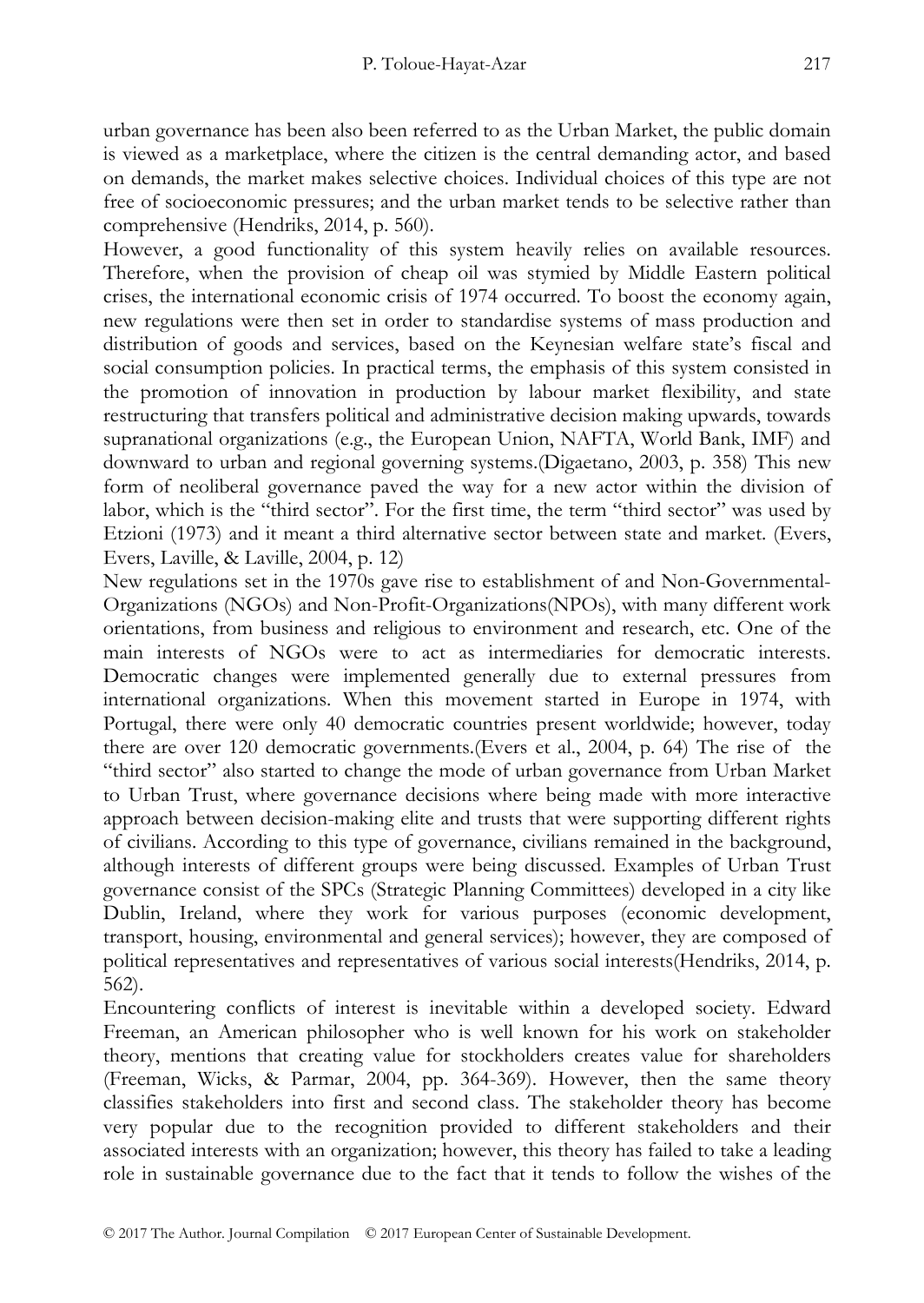most powerful stakeholders. Besides this issue, another gap that resulted in failure of this governance mode in 2008 was that over the period of time, the methods businesses used to help support community issues shifted from those of a more philanthropic nature to more of a transactional nature. Business contributions to communities started with donations that created limited publicity for them; soon these contributions took the form of benefaction and patronage with intention of subtle publicity. Subsequently, sponsorships developed with potential for sales promotion in mind; cause-related marketing subsequently increased, again linked to sales tactics (Seitanidi & Ryan, 2007). The efforts by governments to empower the "third sector" by encouraging the private sector to contribute to community interests through the introduction of tax relief, also resulted in failure and the tarnishing of the reputation of the "third sector". (Kasum, Idowu, Mermod, & Books24x, 2014, p. 69)

Although there have been efforts to address social issues, such as poverty and cultural segregation, and environmental issues, such as resource depletion, through the "insideout" approach of authentic trusts and charities set up by NPOs and NGOs, their demands did not usually receive fair and equal treatment. This focus on short term profits resulted in the recent collapse of the financial markets, which constituted a wakeup call leading to a re-structuring of the way institutions were managed. It was soon after the market collapse of 2008 that scholars once again started to work on the concept of 'collaborative' governance, on how different sectors should form partnerships and work towards one objective and solve problems. Porter and Kramer even proposed guidelines on how to achieve the holistic concept of Creating Shared Value (CSV). According to their articles in the *Harvard Business Review*, there are three district guidelines for Creating Shared Value: 1) Reconceiving products and markets by offering essential products and services, such as health and housing, at reasonable prices to disadvantaged communities, thus fostering their inclusion within the formal economy. 2) Redefining productivity in the value chain by actions such as sustainable supply chain, carbon trading and waste treatment. 3) Building supportive industry clusters at the company's locations through local development. (Crane, Palazzo, Spence, & Matten, 2014, p. 132).

In general, the experience of neo-liberal, inside-out governance showed that there is a need for a much stronger leadership to make sure that all voices within society are being heard and everyone is participating towards a set objective. In this new neo-liberal leadership, the focus should not be just focused on economic goals, but the ultimate objective of the collaborative activity of governance should be the much bigger picture of sustainable development.

# **4. Rules and Community**

The idea of Sustainable Development was established for the first time at political level during the United Nations's Earth Summit in Rio de Janeiro in 1992, as a guiding principle for society as a whole related not only to economic aspects, but also to ecological and societal concerns (Preuss & Lienhard, 2014, p. 42). Following the Earth Summit, the UN took a leadership role in promoting sustainable development. It started to develop new standards, which were fit for sustainable development purposes. Initially, the role of business with regards to sustainable development was discussed in terms of a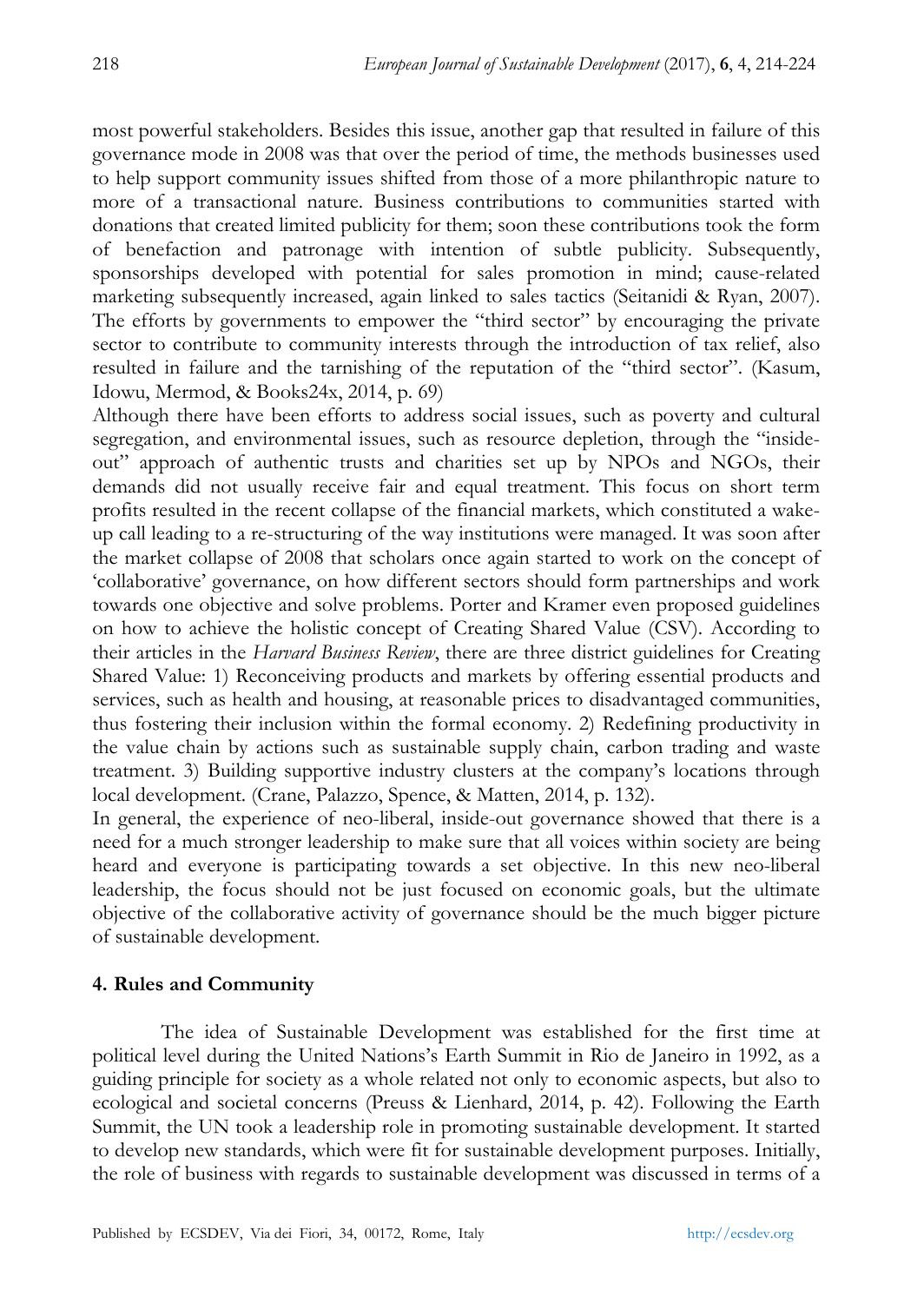'responsibility' to society. Responsibility here is taken to mean the need to eliminate negative effects of business (Baumgartner, 2014, p. 2). However, there were no clear guidelines on these responsibilities. In 1992, the British Standards Institution (BSI) published the world's first environmental management systems standard, BS 7750, which then became a template for the ISO 14000 series developed in 1996. Businesses were then encouraged to work in partnership with NPOs and NGOs as part of their Corporate Social Responsibility and to document their CSR activities. With the help of inter-government and non-government organizations the UN also developed a framework to guide nations on sustainable development. The different indicators of this sustainable development framework organized in the chapters of Agenda 21, including the need to pay attention to cultures and importance of education. National governments were then advised to work with all stakeholders in their respective countries in order to gather data and to test the indicators. Due to the fact that the concept of sustainability varies between different communities and can change over time, the Commission on Sustainable Development (CSD) recommended that each country should develop a national coordinating mechanism or rules, based on their initial findings that would help to address the missing links that may exist (Henriques & Richardson, 2004, p. 52).

The culture of community is a basis of social and political identity and affects their actions.(Digaetano, 2003, p. 359) Under the sustainable development thought process, people need to learn that they also need social security and stability, and clean natural environment as well as material goods. Introduction of the idea of sustainable development initiated research interests on cultural analysis of urban politics, and comparative cultural studies. (Clark, 2000; Ramsay, 1996) The age of globalization and connectedness began since the adoption of Convention on Access to Information in 1998. Based on this Convention on Decision-making and Access to Justice in Environmental Matters, citizens must have access to information and be entitled to participate in decision-making and have access to justice in environmental matters.("Convention on Access to Information" 1998) Internet, mobile communication, digital and social media and a variety of social software have influenced the roles of citizens all over the world, and have opened door for new form of governance. The access to information has created a new market demand which is not based on material goods, but on norms and values; and it is in this market that the idea of CSR, based on moral obligations, can work and we can see a real partnership and integration between businesses and communities, not the same relationship that needed to prove economic benefits for corporations (Seitanidi & Ryan, 2007, p. 249).

The emergence of these new ideas can again be traced to the development of the new version of Activity Theory. Yrjö Engeström in 1987 further developed the analytical methods of Activity Theory and took the theory to its third phase through the introduction of Activity Systems analysis. Engeström extended mediated factors in the model of human activity in a way that could describe socio-political situations (Baumgartner, 2014; Cole, 1996) by mapping the co-evolutionary interactions between individuals or groups of individuals and their environment, and studying how they affected one another. He introduced the Activity Systems model by adding rules, community, and division of labour into the components of Vygotsky's original mediated action triangle. Engeström defined the rules as formal or informal regulations that can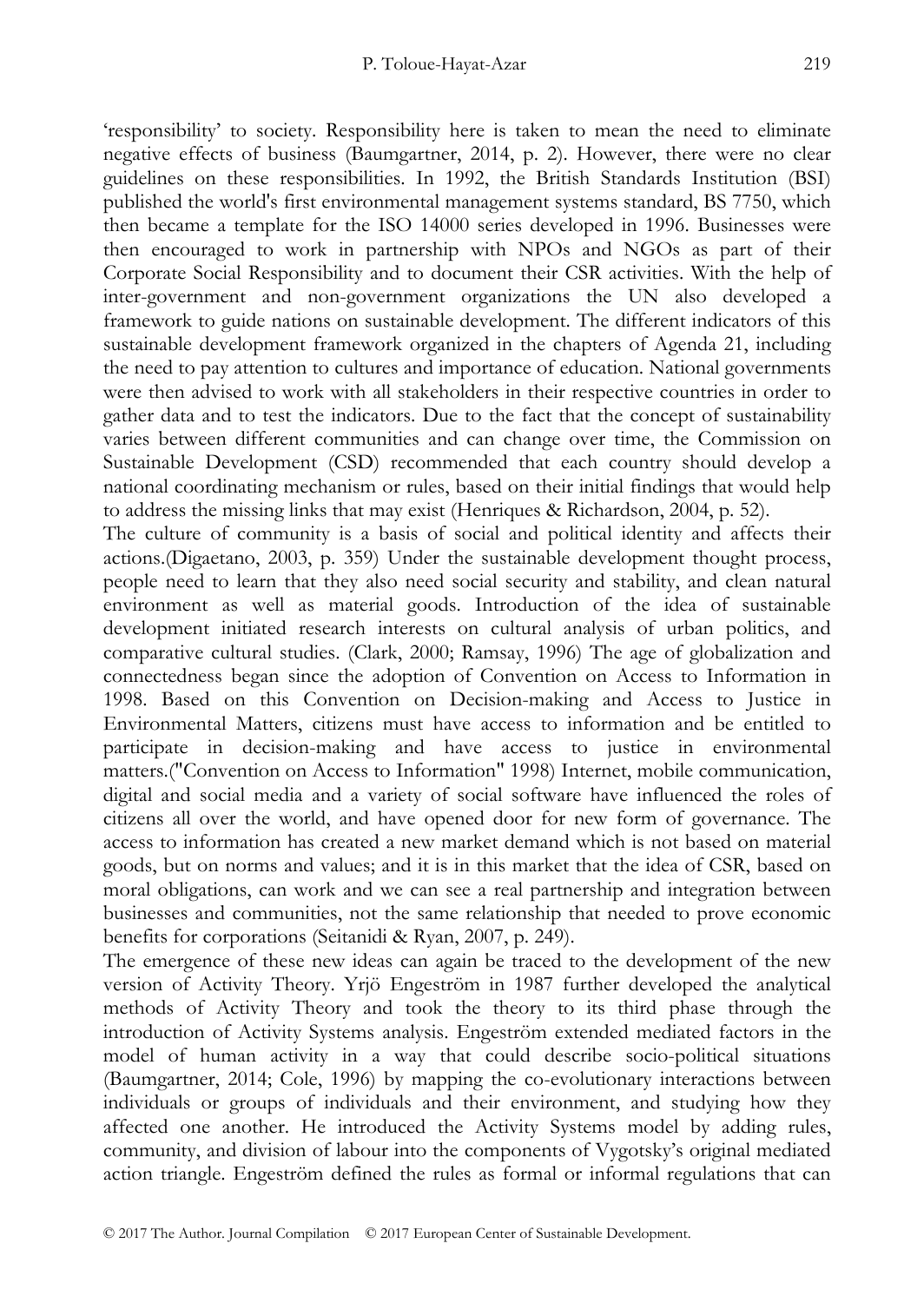constrained or used to liberate activity and to provide guidance on correct procedures and acceptable interactions which need to be taken with community members; the Community, as a social group with which the subject identifies while participating in the activity; and the Division of Labour, as the way in which tasks are shared within the community. (Yamagata-Lynch, 2010, p. 23).



*Figure 2. Engeström's activity system (Yamagata-Lynch, 2010, p. 2)* 

The new Information and Communications Technology (ICT) possibilities has increased the reach of rules and guidelines to an immense number and variety of actors. The hierarchical mode of governance, driven by leadership still exists. This role in the current globalized world is being played by formal international institutions, such as the United Nations and the European Union. On the one hand, they try to encourage taking action and adopting the rules from inside-out by raising awareness, providing technical knowledge, allocating resources and funding (Anguelovski & Carmin, 2011, p. 169). Defining values for Good Democratic Practice, such as participation, responsiveness, efficiency and effectiveness, openness and transparency, rule of law, ethical conduct, and accountability…, has raised awareness among people in knowing what to expect from a good governance. Moreover, access to information and communication technology has empowered people to verify whether these rules are being followed by different sectors; and has therefore enabled them to contribute in governance. This new form of governance opportunity for cities is called Urban Platform. The Urban Platform emphasizes integration and deliberation with a strong focus on ordinary citizens in neighborhoods and the city at large. An example of Urban Platform governance is action can be seen on the Planning Wiki website of Melbourne, where using new web-based technology and social media has been used as an attempt to generate wider public input and creativity in urban design (Hendriks, 2014, p. 563).

### **5. Discussion**

Globalization has been conducive to the emergence of new forms of collaboration between public authorities and businesses, and has given birth to new forms of urban and metropolitan governances. Several factors, including the demands and values, and economic competition on the international geo-political chessboard, have resulted in changes in roles and responsibilities of central governments. Particularly since the 1970s, when the Keynesian mode of regulation has been introduced in order to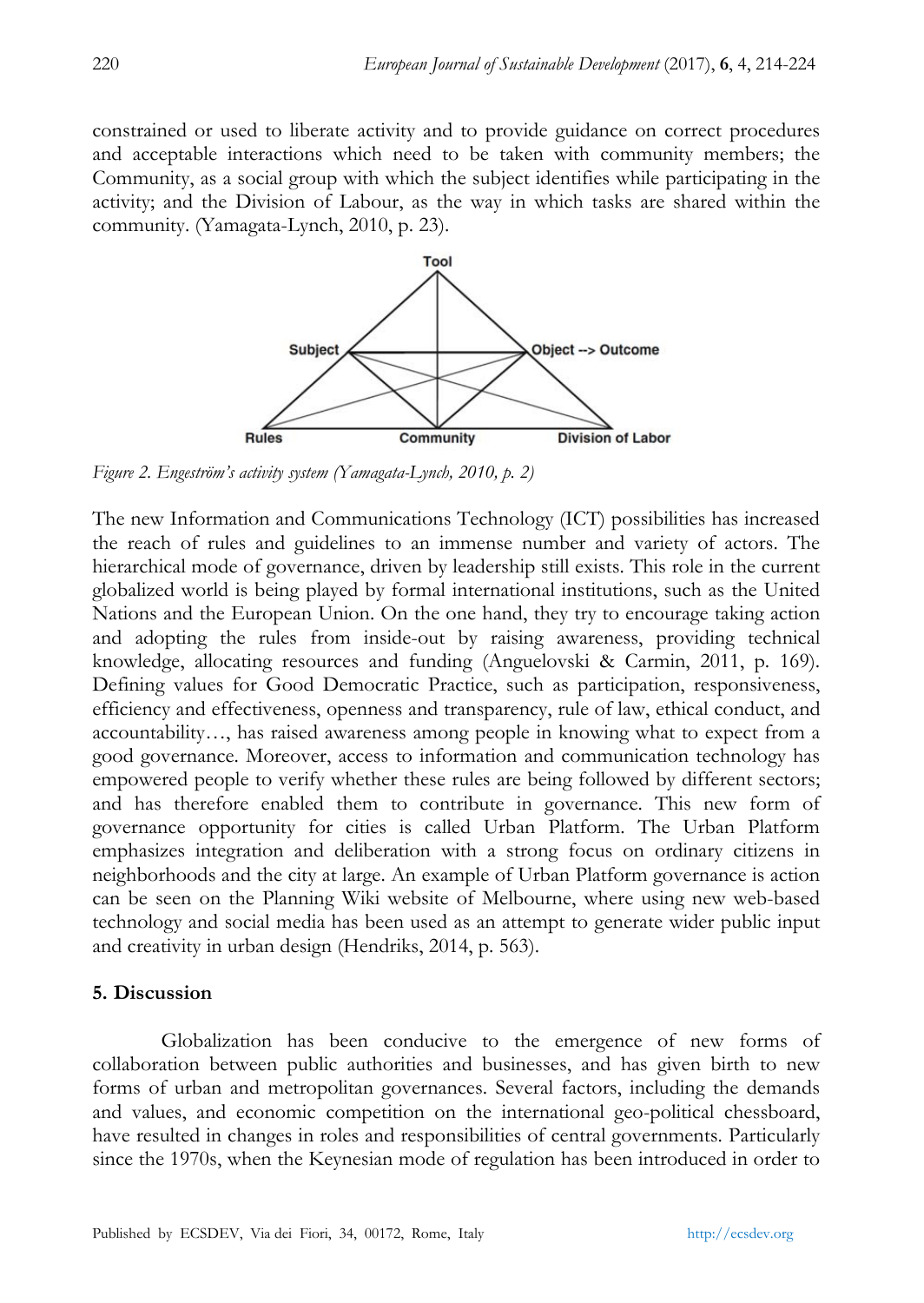increase the flexibility and the competitive advantages of national economies, there was a major transformation in the role of governments.(Fontan, Hamel, Morin, & Shragge, 2009, p. 378) This resulted in a period of gap in proper leadership, a period that businesses and corporation took a great advantage of. There have been, however, different waves of social and environmental activism throughout this period. On the environmental side, the first wave brought attention to the environmental impact and natural resources; then later introduced the idea of the necessity for a new approach towards production and technology in order to achieve a sustainable future. Finally, this activism focused on the recognition of Sustainable Development. (Henriques & Richardson, 2004, p. 7)

Functionalism is based on the notion that all of the elements that collectively compose a society are inter-connected. When talking about sustainability, governance is the activity system which incorporates environmental, social, and economic objectives. The common shortcoming in sustainability frameworks is that of focusing on governance from a structuralist, rather than functionalist point of view. The reason for this is due to the fact that, up to now, top-down and inside-out (or collaborative and self-regulating), structures have been defined as different governance modes or structures; however, in reality today's governance is an activity that facilitates the function of both these modes. Structuralism deals with institutions and institutional alliances that carry particular roles within a system, while functionalism focuses on the overall ability of the system to work effectively (Dale, p. 165). Functional elements of governance give insight into how the system is working through and around the people and institutions (structures) that carry out particular systemic roles. The qualities of these connections between structures influence system outcomes or the overall success of governance activity. In another words, both modes of top-down and inside-out governance should work in harmony with each other in order to make governance activity a success.

Leadership is not just about setting rules and making sure they are being followed, but also it is about understanding others' way of thinking and trying to find a common ground between different people with different interests, in order to facilitate collaboration towards an ultimate objective. In order to enable people to adopt values that have been regulated, some mediated "artifacts" are necessary. These can be "hard" or "soft" infrastructures. Whereas "hard" infrastructure refers to physical networks necessary for functioning of a modern nation, "soft" refers to all the institutions which require to maintain culture, economy, health and social standards.

# **6. Conclusion**

Vygotski's work on human activity as a topic of study in psychology introduces analytical categories for the examination of interactions between the organism and the environment. Leontiev later provided frameworks for identifying bounded contexts in which the object-oriented activities and goal-directed actions could describe both individual and group actions. Engeström took Activity Theory further towards Cultural Historical Activity Theory by using socio-cultural analysis; this enhanced Vygotski's initial model to be integrated into the Activity Systems model and by doing so introduced a theoretical base that provided a framework for investigators to study the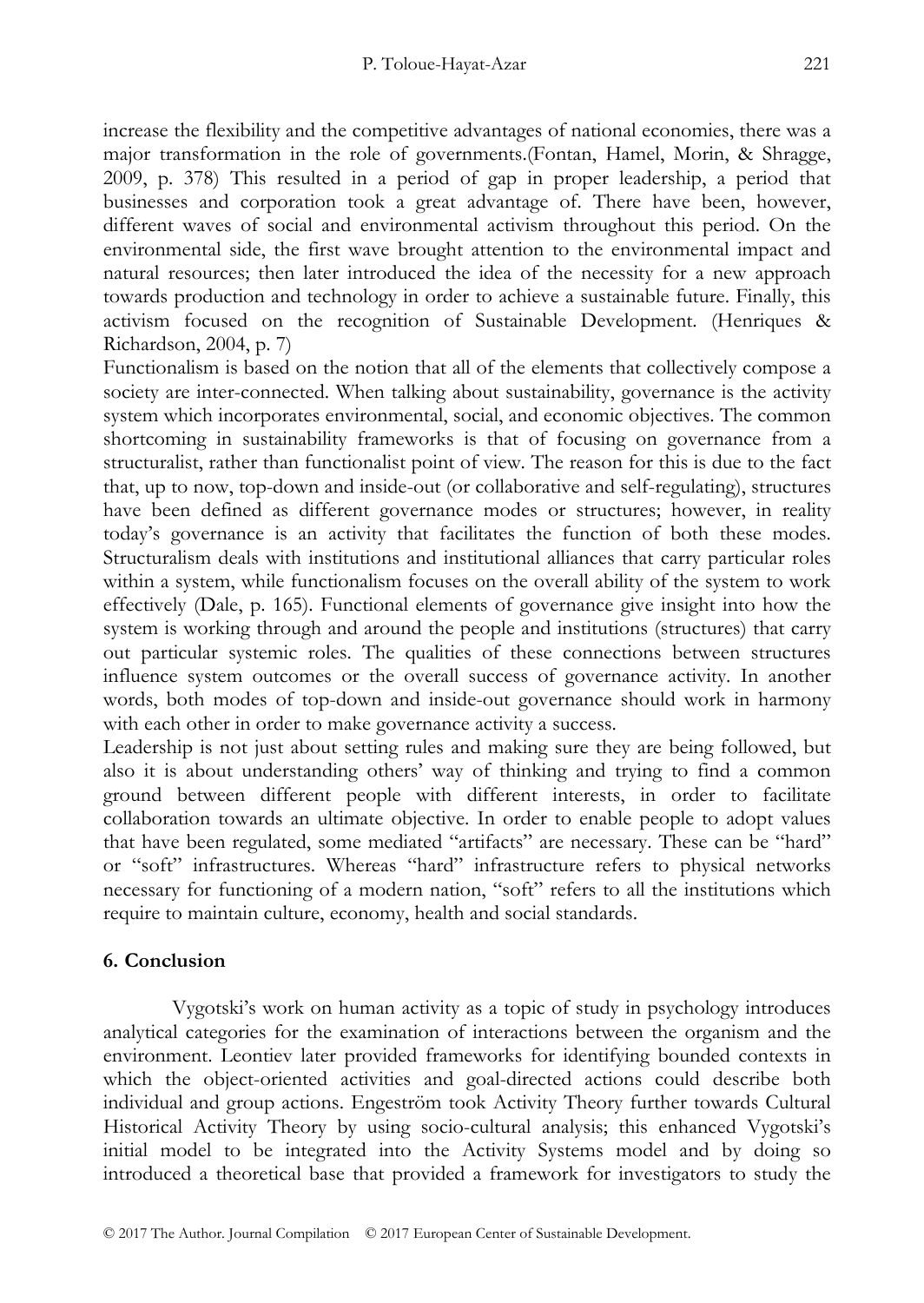function of activities. Although cultural Historical Activity Theory has been developed to study the elements that have an impact on the behaviour of individuals or group of individuals, and is mainly being used for educational studies, this paper has found a clear link between the development of Activity Theory and the different methods of governance found at the same time.

This and the history behind the development of governance modes through-out this historical period enables us to suggest a framework which can demonstrate the integration relations between different elements of governance. The artefacts that control and impact the system can be divided into two different categories or infrastructures. The first category tries to foster inside-out governance approach by influencing and also being influenced by community culture; while the second set of tools have a more topdown controlling impact on citizens, although the provision of these tools can also be consulted with the community.



*Figure 3. Governance mechanism with the ultimate objective of SD.* 

Dale and Bellamy (1998) suggested, there are three elements to be found in healthy governance. Firstly, the identification of the functional components of governance; secondly, knowledge application to improve governance systems; and thirdly, securing a connected effort within governance systems. In order for this collaborative and integrated effort to work, leadership is essential and investment is needed in order to bring together system connectivity (Dale, p. 170). Studying contemporary governance shows that organizations such as the United Nations and the European Union are showing leadership initiative in setting rules for sustainable development, and even handing over funds for different educational and infrastructural projects that are aligned with these rules.

National and local governments set their rules based on both these international guidelines and their own national and local assessments; however, when it comes to investment in sustainable development in developed countries, the role that businesses can play is greater than governments and NGOs (Henriques & Richardson, 2004, p. 3). In the present-day world, communities have become increasingly reliant on businesses and their partnerships with other organizations in order to achieve the required infrastructures needed for prospering. During the World Summit on Sustainable Development which took place in 2002 in Johannesburg, corporations were considered as part of the solution to problems, rather than being their cause (Preuss & Lienhard,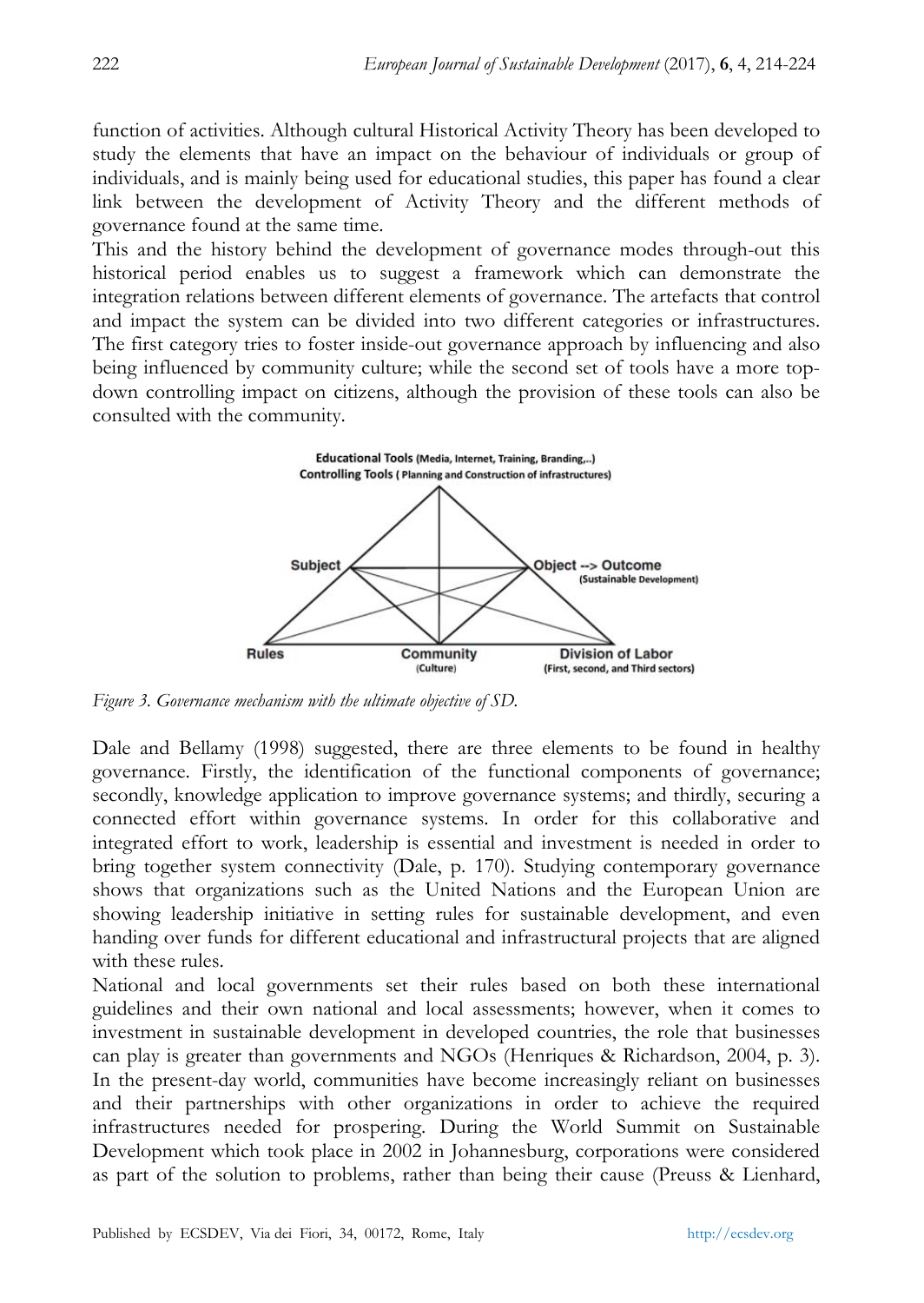2014, p. 42).

The majority of these partnerships nowadays are usually focused on raising cultural awareness and education within communities. Education and raising awareness has become today an important infrastructure necessity for governments in order to develop social intangible resources such as social cohesion and common values. Nowadays different organisations, which can be public, private, non-governmental or non-profit, can play a leading role in implementing and promoting the international environmental, social and cultural guidelines. Although the role of the public sector is more obvious in this regard, due to the fact that it has the authority to institutionalise these international guidelines at the local and national levels, third and second sectors can also be leaders within their respective communities through the raising of awareness among people and showing them how things should and can be done. The growing trend in recognition of best case studies, qualifications and achievement certificates are strategies that corporations use in order to raise awareness and showcase their leadership on important national and international matters.

 The existence of soft and hard infrastructures and the quality that they deliver has a significant impact on the type of decisions that communities make in today's inside-out democratic systems. Providing the necessary infrastructure for the public in a globalized world is not just the responsibility of the public sector, but requires collaborative work between the three different sectors that can play a leadership role. To conclude, this article hopes to have introduced a framework for problem-solving oriented studies through the introduction of a framework which can enable researchers to look at the governance issue from a much broader, and more analytical, perspective.

# **7. Acknowledgments**

I would like to thank Professor Adrian Pitts for his evaluable feedback on earlier versions of this paper.

# **References**

- Anguelovski, I., & Carmin, J. (2011). Something borrowed, everything new: innovation and institutionalization in urban climate governance. *Current Opinion in Environmental Sustainability, 3*(3), 169-175. doi:10.1016/j.cosust.2010.12.017
- Baumgartner, R. J. (2014). Managing Corporate Sustainability and CSR: A Conceptual Framework Combining Values, Strategies and Instruments Contributing to Sustainable Development. *Corporate Social Responsibility and Environmental Management, 21*(5), 258-271. doi:10.1002/csr.1336
- Bebbington, J., O'Dwyer, B., & Unerman, J. (2007). *Sustainability accounting and accountability*. London: Routledge.
- Blunden, A. (2014). *Studies in Critical Social Sciences: Collaborative Projects : An Interdisciplinary Study (1)*: Brill.
- Clark, T. N. (2000). Old and New Paradigms for Urban Research: Globalization and the Fiscal Austerity and Urban Innovation Project. *Urban Affairs Review, 36*(1), 3-45. doi:10.1177/10780870022184732
- Cole, M. (1996). *Cultural psychology : a once and future discipline. Michael Cole*. Belknap Press of Harvard University Press.
- Committee, P. G. a. T. D. D. P. G. (2015). *Towards a Framework for the Governance of Infrastructure*. Retrieved from Convention on Access to Information, Public Participation in Decision-Making and Access to Justice in Environmental Matters, (1998).